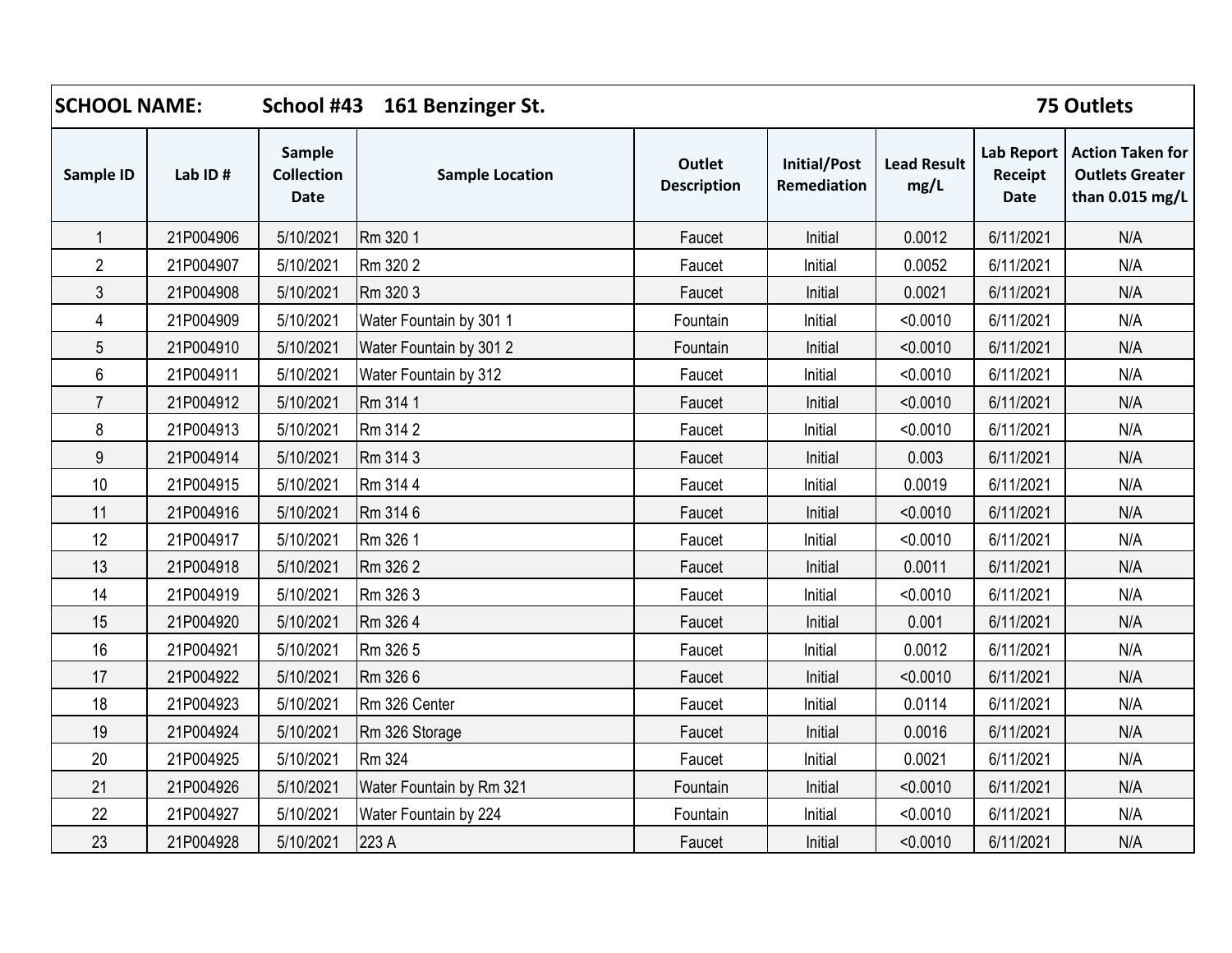| <b>SCHOOL NAME:</b> |           | School #43<br>161 Benzinger St.                   |                               |                                     |                                    |                            | <b>75 Outlets</b>                           |                                                                      |
|---------------------|-----------|---------------------------------------------------|-------------------------------|-------------------------------------|------------------------------------|----------------------------|---------------------------------------------|----------------------------------------------------------------------|
| Sample ID           | Lab ID#   | <b>Sample</b><br><b>Collection</b><br><b>Date</b> | <b>Sample Location</b>        | <b>Outlet</b><br><b>Description</b> | <b>Initial/Post</b><br>Remediation | <b>Lead Result</b><br>mg/L | <b>Lab Report</b><br>Receipt<br><b>Date</b> | <b>Action Taken for</b><br><b>Outlets Greater</b><br>than 0.015 mg/L |
| 24                  | 21P004929 | 5/10/2021                                         | Water Fountain by 203 1       | Fountain                            | Initial                            | < 0.0010                   | 6/11/2021                                   | N/A                                                                  |
| 25                  | 21P004930 | 5/10/2021                                         | Water Fountain by 2032        | Fountain                            | Initial                            | < 0.0010                   | 6/11/2021                                   | N/A                                                                  |
| 26                  | 21P004931 | 5/10/2021                                         | Water Fountain by 312         | Fountain                            | Initial                            | < 0.0010                   | 6/11/2021                                   | N/A                                                                  |
| 27                  | 21P004932 | 5/10/2021                                         | Water Fountain by 226         | Fountain                            | Initial                            | 0.0146                     | 6/11/2021                                   | N/A                                                                  |
| 28                  | 21P004933 | 5/10/2021                                         | <b>Rm 226</b>                 | Faucet                              | Initial                            | < 0.0010                   | 6/11/2021                                   | N/A                                                                  |
| 29                  | 21P004934 | 5/10/2021                                         | <b>Rm 123</b>                 | Faucet                              | Initial                            | < 0.0010                   | 6/11/2021                                   | N/A                                                                  |
| 30                  | 21P004935 | 5/10/2021                                         | Water Fountain by 123 1       | Fountain                            | Initial                            | < 0.0010                   | 6/11/2021                                   | N/A                                                                  |
| 31                  | 21P004936 | 5/10/2021                                         | Water Fountain by 1232        | Fountain                            | Initial                            | < 0.0010                   | 6/11/2021                                   | N/A                                                                  |
| 32                  | 21P004937 | 5/10/2021                                         | 121 A                         | Faucet                              | Initial                            | 0.0012                     | 6/11/2021                                   | N/A                                                                  |
| 33                  | 21P004938 | 5/10/2021                                         | 121 B                         | Faucet                              | Initial                            | 0.0016                     | 6/11/2021                                   | N/A                                                                  |
| 34                  | 21P004939 | 5/10/2021                                         | 121 C                         | Faucet                              | Initial                            | < 0.0010                   | 6/11/2021                                   | N/A                                                                  |
| 35                  | 21P004940 | 5/10/2021                                         | Rm 121 Bathroom               | Faucet                              | Initial                            | < 0.0010                   | 6/11/2021                                   | N/A                                                                  |
| 36                  | 21P004941 | 5/10/2021                                         | Rm 121 Bathroom               | Faucet                              | Initial                            | 0.0087                     | 6/11/2021                                   | N/A                                                                  |
| 37                  | 21P004942 | 5/10/2021                                         | Rm 120                        | Faucet                              | Initial                            | < 0.0010                   | 6/11/2021                                   | N/A                                                                  |
| 38                  | 21P004943 | 5/10/2021                                         | Water Fountain by 120         | Fountain                            | Initial                            | < 0.0010                   | 6/11/2021                                   | N/A                                                                  |
| 39                  | 21P004944 | 5/10/2021                                         | Water Fountain in Café 1      | Fountain                            | Initial                            | < 0.0010                   | 6/11/2021                                   | N/A                                                                  |
| 40                  | 21P004945 | 5/10/2021                                         | Water Fountain in Café 2      | Fountain                            | Initial                            | < 0.0010                   | 6/11/2021                                   | N/A                                                                  |
| 41                  | 21P004946 | 5/10/2021                                         | Kitchen by Scrumy Line 1      | Faucet                              | Initial                            | 0.0022                     | 6/11/2021                                   | N/A                                                                  |
| 42                  | 21P004947 | 5/10/2021                                         | Kitchen Bay Sinks 2           | Faucet                              | Initial                            | 0.0011                     | 6/11/2021                                   | N/A                                                                  |
| 43                  | 21P004948 | 5/10/2021                                         | Kitchen Bay Sinks 3           | Faucet                              | Initial                            | < 0.0010                   | 6/11/2021                                   | N/A                                                                  |
| 44                  | 21P004949 | 5/10/2021                                         | Kitchen by Circuit Breaker 4  | Faucet                              | Initial                            | 0.0027                     | 6/11/2021                                   | N/A                                                                  |
| 45                  | 21P004950 | 5/10/2021                                         | Kitchen by Circuit Breakers 5 | Faucet                              | Initial                            | 0.0018                     | 6/11/2021                                   | N/A                                                                  |
| 46                  | 21P004951 | 5/10/2021                                         | Rm 110                        | Faucet                              | Initial                            | 0.0025                     | 6/11/2021                                   | N/A                                                                  |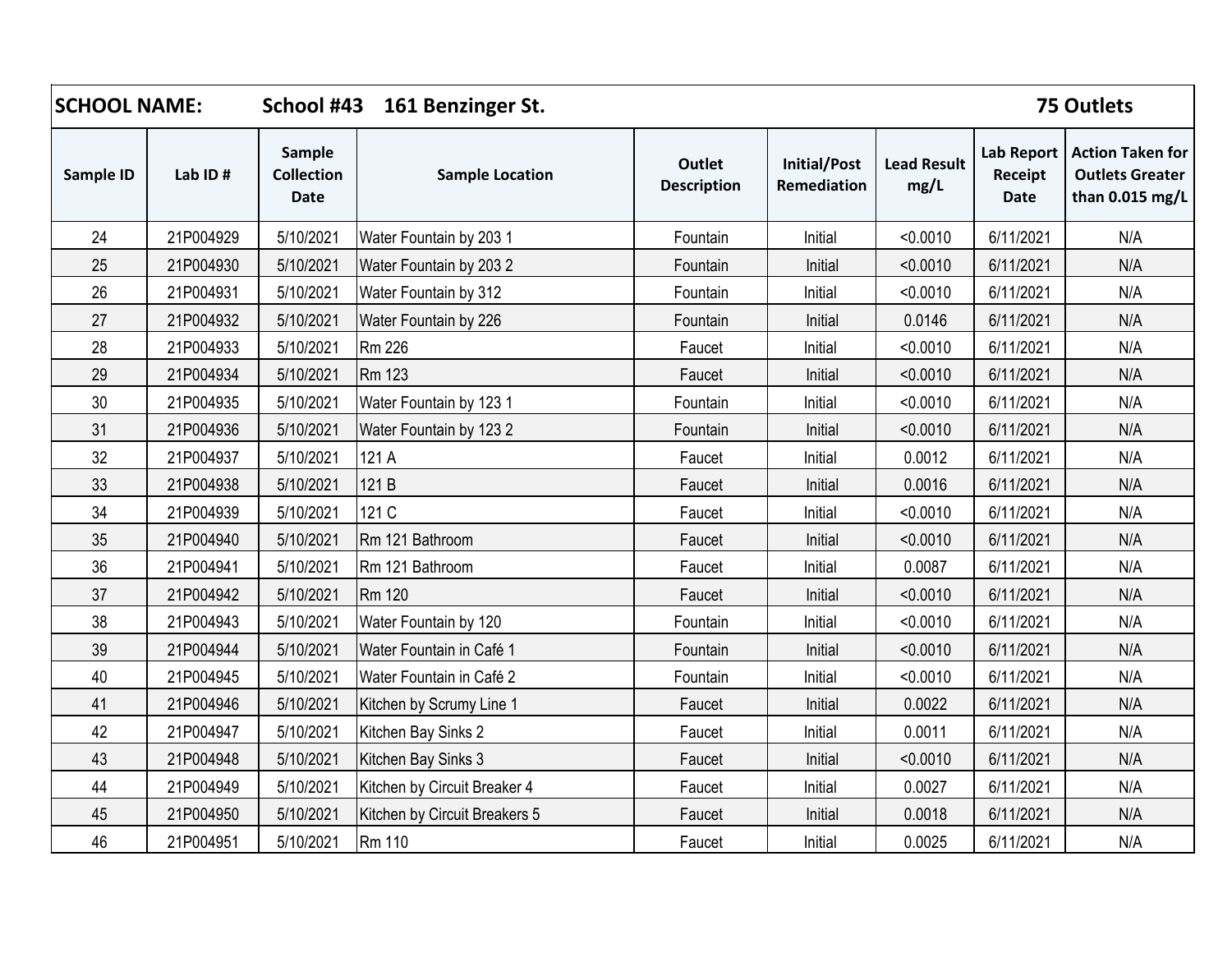| <b>SCHOOL NAME:</b> |           |                                            | School #43 161 Benzinger St. |                                     |                                    |                            |                                      | 75 Outlets                                                           |
|---------------------|-----------|--------------------------------------------|------------------------------|-------------------------------------|------------------------------------|----------------------------|--------------------------------------|----------------------------------------------------------------------|
| Sample ID           | Lab ID#   | Sample<br><b>Collection</b><br><b>Date</b> | <b>Sample Location</b>       | <b>Outlet</b><br><b>Description</b> | <b>Initial/Post</b><br>Remediation | <b>Lead Result</b><br>mg/L | <b>Lab Report</b><br>Receipt<br>Date | <b>Action Taken for</b><br><b>Outlets Greater</b><br>than 0.015 mg/L |
| 47                  | 21P004952 | 5/10/2021                                  | Rm 110 Bathroom              | Faucet                              | Initial                            | 0.0031                     | 6/11/2021                            | N/A                                                                  |
| 48                  | 21P004953 | 5/10/2021                                  | Rm 110 Water Fountain        | Fountain                            | Initial                            | 0.0013                     | 6/11/2021                            | N/A                                                                  |
| 49                  | 21P004954 | 5/10/2021                                  | Rm 108                       | Faucet                              | Initial                            | 0.001                      | 6/11/2021                            | N/A                                                                  |
| 50                  | 21P004955 | 5/10/2021                                  | Rm 108 Water Fountain        | Fountain                            | Initial                            | < 0.0010                   | 6/11/2021                            | N/A                                                                  |
| 51                  | 21P004956 | 5/10/2021                                  | Rm 108 Bathroom              | Faucet                              | Initial                            | < 0.0010                   | 6/11/2021                            | N/A                                                                  |
| 52                  | 21P004957 | 5/10/2021                                  | <b>Rm 107</b>                | Faucet                              | Initial                            | 0.0018                     | 6/11/2021                            | N/A                                                                  |
| 53                  | 21P004958 | 5/10/2021                                  | Rm 107 Bathroom              | Faucet                              | Initial                            | < 0.0010                   | 6/11/2021                            | N/A                                                                  |
| 54                  | 21P004959 | 5/10/2021                                  | Rm 107 Water Fountain        | Fountain                            | Initial                            | < 0.0010                   | 6/11/2021                            | N/A                                                                  |
| 55                  | 21P004960 | 5/10/2021                                  | Rm 106                       | Faucet                              | Initial                            | 0.0017                     | 6/11/2021                            | N/A                                                                  |
| 56                  | 21P004961 | 5/10/2021                                  | Rm 106 Water Fountain        | Fountain                            | Initial                            | 0.0014                     | 6/11/2021                            | N/A                                                                  |
| 57                  | 21P004962 | 5/10/2021                                  | Rm 106 Bathroom              | Faucet                              | Initial                            | < 0.0010                   | 6/11/2021                            | N/A                                                                  |
| 58                  | 21P004963 | 5/10/2021                                  | Rm 105                       | Faucet                              | Initial                            | 0.0066                     | 6/11/2021                            | N/A                                                                  |
| 59                  | 21P004964 | 5/10/2021                                  | Rm 105 Bathroom              | Faucet                              | Initial                            | < 0.0010                   | 6/11/2021                            | N/A                                                                  |
| 60                  | 21P004965 | 5/10/2021                                  | Rm 105 Water Fountain        | Fountain                            | Initial                            | 0.0055                     | 6/11/2021                            | N/A                                                                  |
| 61                  | 21P004966 | 5/10/2021                                  | Rm 104                       | Faucet                              | Initial                            | 0.0016                     | 6/11/2021                            | N/A                                                                  |
| 62                  | 21P004967 | 5/10/2021                                  | Rm 104 Water Fountain        | Fountain                            | Initial                            | < 0.0010                   | 6/11/2021                            | N/A                                                                  |
| 63                  | 21P004968 | 5/10/2021                                  | Rm 104 Bathroom              | Faucet                              | Initial                            | < 0.0010                   | 6/11/2021                            | N/A                                                                  |
| 64                  | 21P004969 | 5/10/2021                                  | Rm 103                       | Faucet                              | Initial                            | < 0.0010                   | 6/11/2021                            | N/A                                                                  |
| 65                  | 21P004970 | 5/10/2021                                  | Rm 103 Water Fountain        | Fountain                            | Initial                            | < 0.0010                   | 6/11/2021                            | N/A                                                                  |
| 66                  | 21P004971 | 5/10/2021                                  | Rm 103 Bathroom              | Faucet                              | Initial                            | < 0.0010                   | 6/11/2021                            | N/A                                                                  |
| 67                  | 21P004972 | 5/10/2021                                  | Rm 102                       | Faucet                              | Initial                            | 0.0018                     | 6/11/2021                            | N/A                                                                  |
| 68                  | 21P004973 | 5/10/2021                                  | Rm 102 Water Fountain        | Fountain                            | Initial                            | 0.0014                     | 6/11/2021                            | N/A                                                                  |
| 69                  | 21P004974 | 5/10/2021                                  | Rm 102 Bathroom              | Faucet                              | Initial                            | < 0.0010                   | 6/11/2021                            | N/A                                                                  |